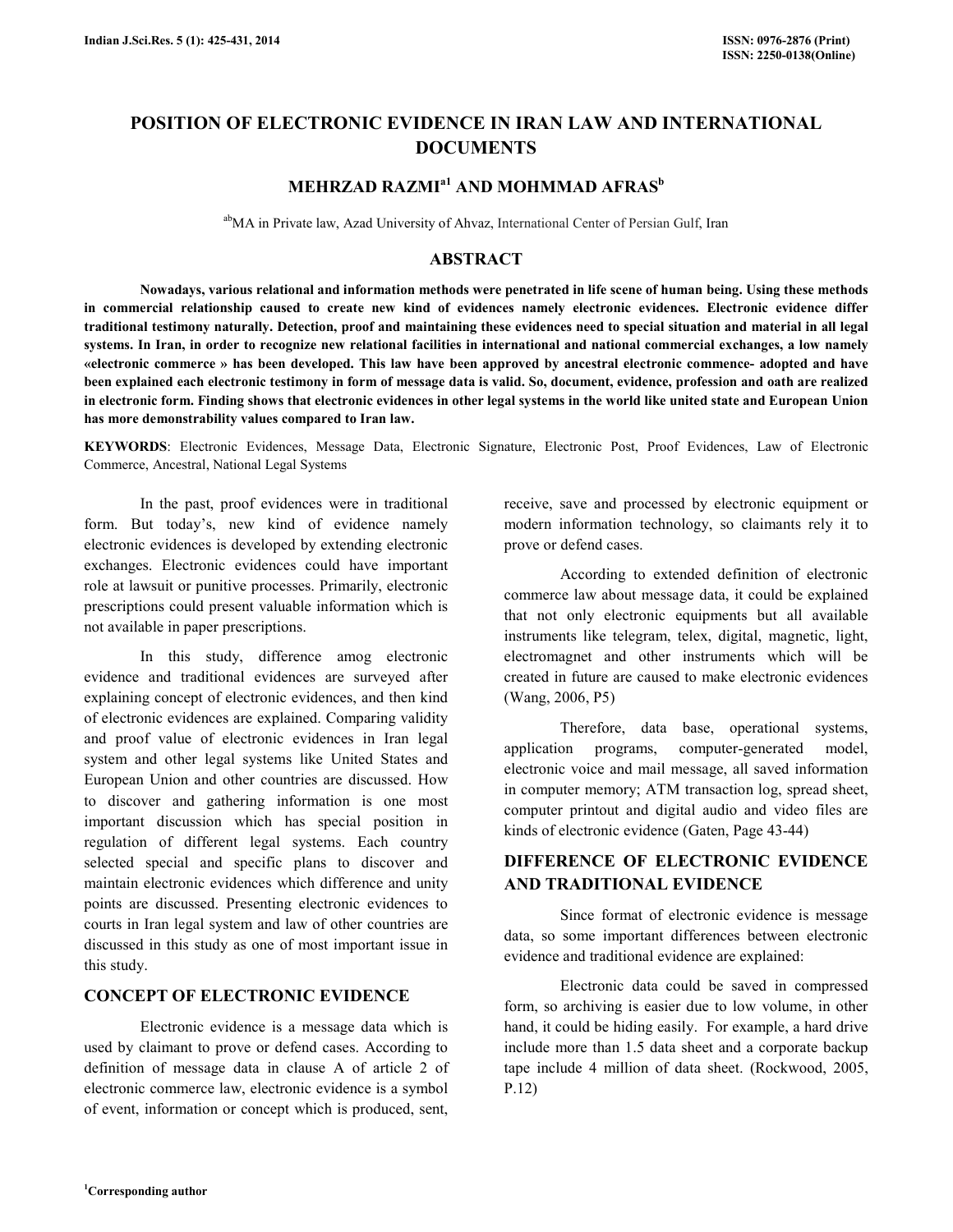Unlike paper document, Electronic evidence is not tangible and exact, so it is not available easily and only is readable by software programs which have been created, if software program is not available, so document is not accessed.

 Almost, electronic evidence never is missed. Although users suppose to remove file by pressing (Delete) key, but removed documents is always retrieval. In addition, Electronic data are reproducible easily and are saved in Log file and document header when are created, so deleting all of them is difficult (Brereton, 2007, 63)

 Frequently, electronic evidence consist of valuable information such as date of create, date of change and delete of file and date of password changes, these could help us to discover the fact, but paper evidence are lack of these information. (ibid, 68)

 In electronic documents, realization of traditional concept «original copy» is defined as a document that don't reflect handwriting, signature or fingerprint as intermediate, because in electronic scene before seeing information in computer page, information have been transferred to different component of computer several times, so visible document of evidence is not original.

 In traditional documents, handwriting, signature or fingerprint of issuer shows identity and if documents are denied, it is possible to prove document by accommodating handwriting and signature easily, but this case is not possible in electronic documents, because handwriting and signature of these documents don't consist of biological characters of issuer (Noori and Nakhjavani, 2003, 23)

### IMPORTANCE OF ELECTRONIC EVIDENCE

 According to extending usage of computer technology in information management and increasing usage of computer systems instead of paper files, there have been created valuable information in computer systems and during last decades have been used in courts of developed countries. Discovering electronic evidences is called electronic media discovery.

 In different files of recent claimants like sexual hurt, unauthorized publication, defraud, prove victim and culprit relationship in purpose kiss, and prove robbery of commercial secrets and discovering documents about

criminal actions, electronic evidences have been used at developed countries (Wang, 2006, 22)

 Much information is found in electronic evidences which are not found anywhere. There are typed articles which have not printed. There are important evidences which defendant and complainant have not been informed about it or are not aware to delete or save it. For example, during working with software, some log files are created which is registered different information without user awareness or someone maybe thinks deleting an electronic message or email in network, all information is removed, while other documents are available in other networks group. Electronic evidences are not terminated in computers and include all information which is achieved by electronic equipments like cell phone, telegraph, telephone pager, telephone message, voice message, electronic message and etc….

# KINDS OF ELECTRONIC EVIDENCES

 Since security level of instruments and used methods in producing and saving electronic evidence is different, so validity and proof value is different too. Electronic evidence is categorized in simple evidence and secure evidence.

### Simple Electronic Evidence

 Simple electronic evidence is a message data which is produced, sent, received, saved and processed by insecure information system. This electronic evidence has insecure electronic signature, so that it could not be sure about issuer and identity. Used information system to produce, sent, receive, save and process of message data doesn't have high technology, these systems are not planned in desirable format and are not accurate, so it Is possible to have wrong information. Also, these systems are not secure against abuse and a hacker could easily access to information and could change it. A computer Virus could easily delete or change information in such systems, so these systems could not guaranty integrity and secrecy of information. (Pour Attaei, 216, 2001).

 Simple evidence is proved by a normal electronic signature, this signature could be as a simple handy image or a name in the document, electronic post, and intelligent card or selecting «agreement» option, all these cases could not guaranty document relativity to issuer, identity of issuer and document integrity, because all of these cases could be invented easily. Third party could easily attach inverted image of handwritten signature to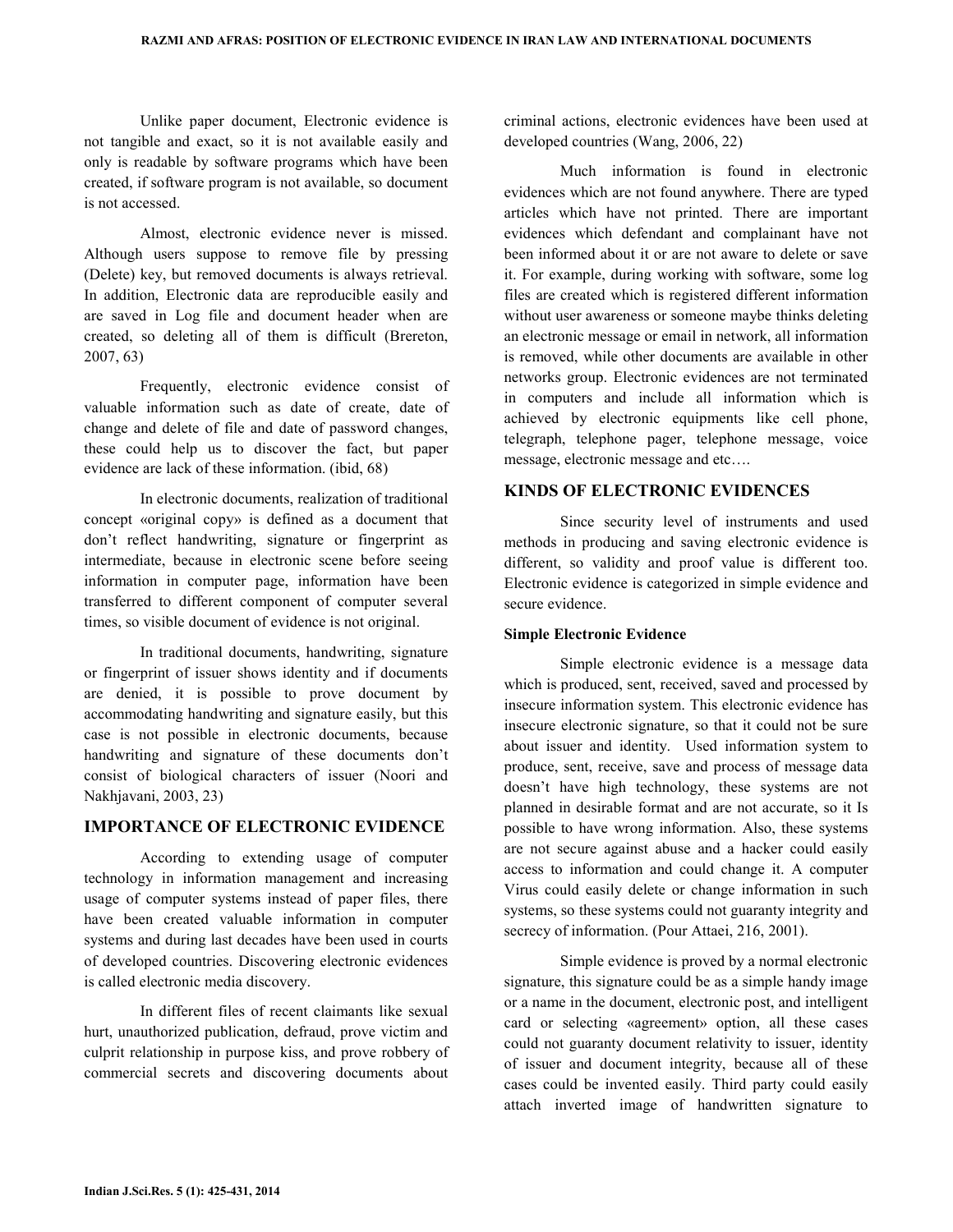document or invert identity by stealing intelligent card or discover pass word. Computers could test all words, locations and terms in a specific language to find password and could find an eight letters password in few minutes (Ahani, 41, 2005)

#### Secure electronic evidence

 Secure electronic evidence is a message data which is produced, saved or processed by a secure information system and has secure electronic signature. Security level of used technology in this document is reliable and could guaranty document relativity to issuer, identity and integrity of document. These documents are irrefragable and could not be inverted. In addition, such evidence should be maintained in secure place (Homan, 54), so a secure information system forms a secure electronic signature and a structure of secure electronic evidence, following there are some discussion:

 Clause H of article 2.Q.T.L explains criteria of a secure information system as following:

 A secure information system is a information system which:

1-is maintained against misuse reasonably

2-is accessed in reasonable availability

3-is structured according to importance of task.

4-is accommodated to safety process.

 Most important point is that lawmaker is required reasonable level to security of information system. According to reasonable criteria which have been explained in clause N of article 2 Q.T.L, mentioned situation is evaluated according to access to suggested options, situation of message data like exchange, skill or parties situation.

 Situation of secure electronic signature is determined according to article 10 Q-T-L, this article is explained about secure electronic signature:

1-should be unique to signer.

2-should determine identity of signer of message data.

3- Issue by signer

4-link to message data, so that each changes in message data could be discovered and recognized.

 Secure electronic evidence could be a digital signature or reasonable commercial process in term of technical characters and could be able to supply application in law. Iran law selected technology –neutral approach following ancitral law about secure signature, this means that following a specific technology is not needed, but situation of a secure signature is determined and any electronic signature which is able to supply situation could be explained as secure signature and judge should reveal situation realization in article 10 (Nouri, 2005,42)

 Advantage of this approach is that, if new technical methods are created or security of available methods is removed, any modification of law is needed.

### Validity and proof value of electronic evidences

 There are a few law about electronic evidences, even there is not seen in laws of countries like European union about electronic evidences (Brown, 2010, 128), any way electronic evidences is defined as information which is originated of electronic equipment or digital intermediate, so that is used to prove fact of cases.

 Article 12 Q-T.L without any definition about electronic evidence is provided that:

 Documents and proof evidences of claimants may be a message data and proof value of any message data could not be denied according to available evidences in court or public office.

 This article is invert of article 19 of anistral law about electronic commerce that has adopted electronic evidences. Context of this article is clear, so that there is no doubt about electronic evidences.

#### Article 14 Q-T.L is provided that

 All message data which are maintained in secure methods, parties' commitment are valid in legal offices. Article 15 is relied to secure message data.

 So, when secure methods about lawmaker are not regarded, it is revealed in any evidences except document and electronic signature, all electronic evidences are equal to paper evidences.

 According to article 15 Q-T-L that secure electronic evidence is most important document in notary public, some believes that these evidences should have proof value, so secure electronic evidence is a certificate and meet needing when documents like donee certificate or immovable documents are needed (Dost Mohamadian, 2007)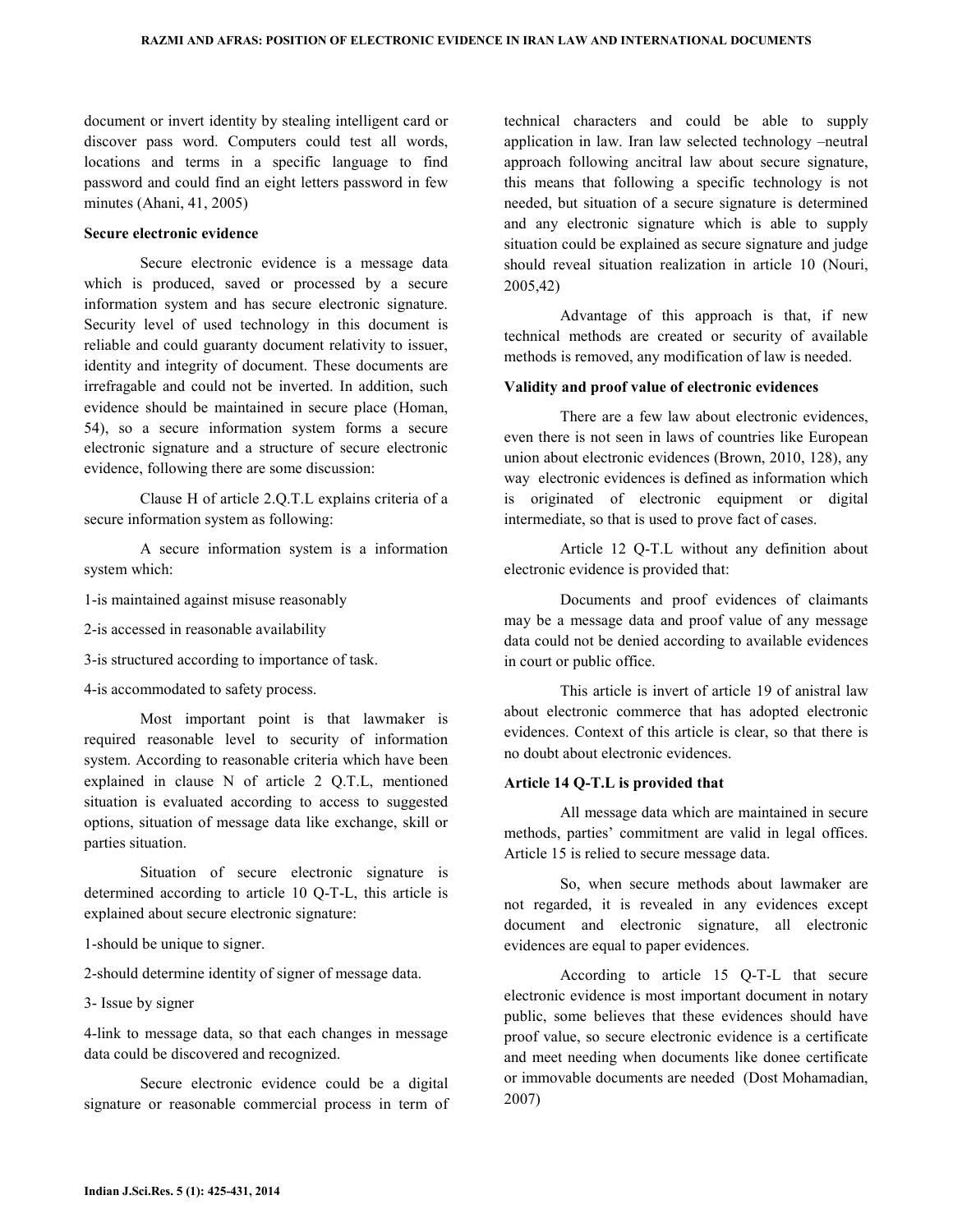Although, aforesaid doubt in article 14 Q-T-L is accurate, but it seems to be wrong replace secure electronic evidence by certificate, because there are some differences between secure electronic evidence and certificate, following some of them are discussed:

 According to article 1287 of civil law, certificate is a document which is regulated by officiary in notary public, other documents is considered as normal documents, so this definition is not included in secure electronic evidence, although issue of digital certificate is considered as a officiary in regulating documents, but this article refer to physical presence of officiary to regulate documents.

 According to articles 50,52,57,64, 66, 67 and 68 of notation law, notary should determine identity, mansuetude and satisfaction of contract parties. If identities of contract parties are determined by secure electronic signature but appearance healthy are not determined, this contract is not supplied in electronic evidences.

 Certificate has other effect, according to article 1305 of civil law certificate is valid against third parties and these documents are carried out without court permission. Secure electronic evidence is not included in this article.

 In article 6 Q.T.L about ownership of immoveable property and sale medical material to end consumers, message data is not equivalent to writing, also clause B of article 113 of fourth plan of development, permission to supply services is as computer form to notary organization, but electronic evidence is not valid.

### Discover and gathering electronic information

 Discover and gathering electronic information is important due to dispersion and extending these information and special skill, so this system differ traditional legal system. It is supposed to there are profitable and unprofitable information. Often, finding these evidences and gathering and regulating them is time and cost consuming. So, due to some cost in judge system, someone complains about these costs. In legal systems of countries like England, these costs are paid by lost person in contest. (Development center of technology information, 2008) in united state union, if one parties of contest rely to electronic evidence, person who owes information and be professional is responsible to recover information. (Brown, 2010, 89)

 In Iran law according to articles 515 and 519 of civil law, cost of discover and gathering these evidences is related to proof or defend, so someone who sustain these costs could get by proof faulty of other part.

 Electronic information has incomes like complexity and cost consuming specially in civil judge. But we could withstand against this criticism and stated that discovering this information only have not created new problems, but these information are easier, low cost and rapid compared to paper document. Most important income of discovering electronic information is that leads to electronic evidences.

# Presenting electronic information to court as an evidence

 This stage usually is done in format of CD or DVD, but other methods like presenting on evidence handwriting should not be ignored.

# Situation of presenting electronic evidence to court in Iran law

 In iran law, there are not several regulations about electronic evidences, except some approved regulation about computer crime and civil and commercial claimants. Important issue in this section is that someone believes electronic commerce law of Iran is not restated judicial operation in electronic space. (Ahani, 2005)

 Wherever, legal ceremony is needed by context sign, this situation is possible in electronic space. In addition, article 8 of this law explains: when law is required to maintain information as original, this is possible by maintaining information as message data and juridical system replace paper archive by electronic archive.

 Out of these two areas, whenever legal regulation is required at physical operation of presents of claimants like audit meeting, testimony listening, swear or …. Electronic evidence is not possible.

 Used reasoning is not related with article 12 of law. Regulated order includes all electronic evidence from document to swear and lawmaker permission to use of electronic evidence needs to permission to present to court.

 In other word, impossibility of presenting some of evidence is due to lack of some equipment not because of finding legal nature. When there is no equipment to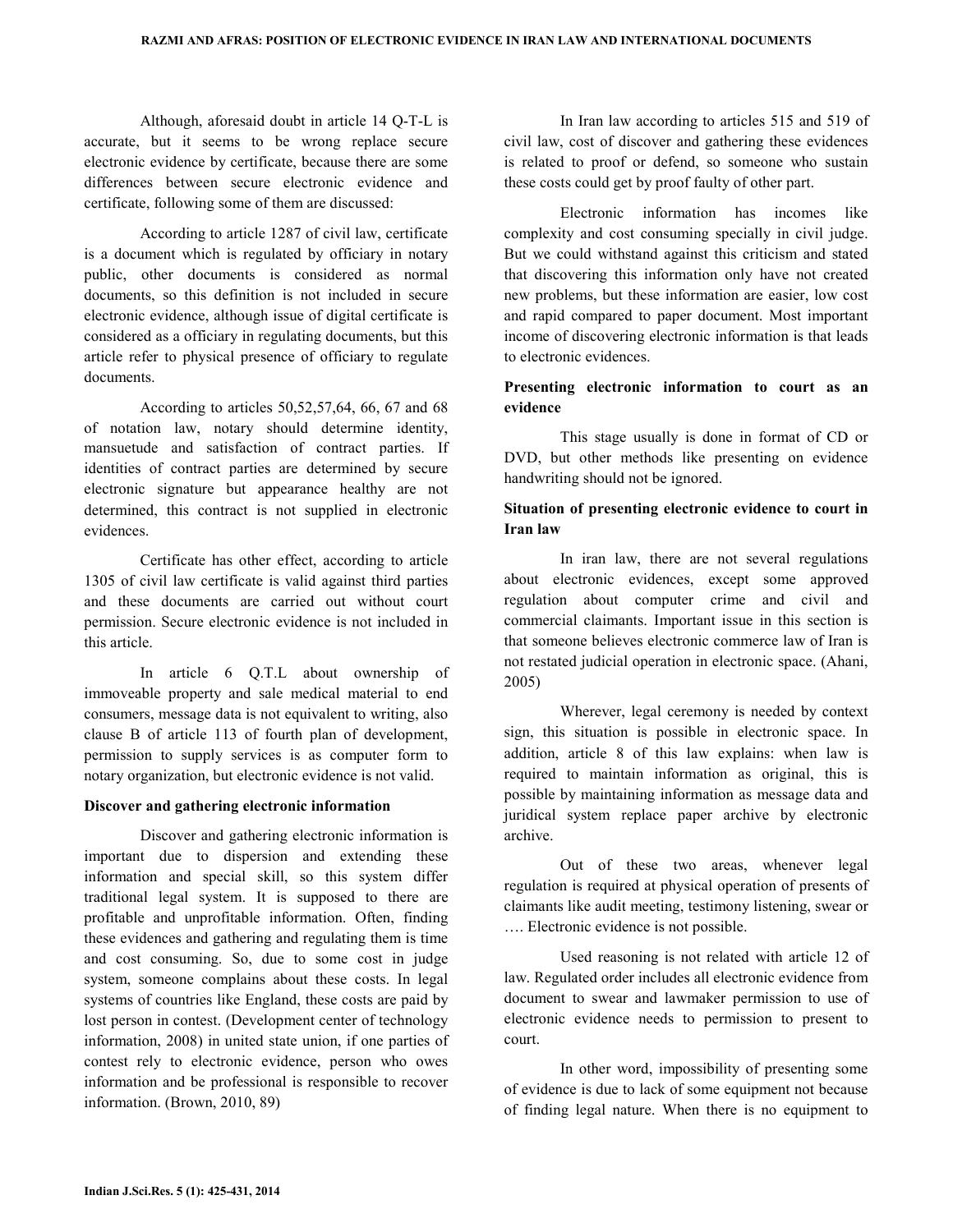present electronic, how to present these evidences to court? Electronic commerce law of Iran is not capable to plan all complex discussion about electronic world. So, there is special regulation about electronic evidences. For example, in countries in European Union, electronic evidences are equivalent to traditional evidences (Zarkam, 2005, 12)

 Electronic document is equivalent to paper document and electronic signature is equivalent to handy signature, even electronic post is equivalent to normal post.

 In countries like Portuguese, electronic post is equivalent to telephone conversation and we know electronic post consist of voice post (Douglas, 2004, 102)

 If each part of claimant wants to present electronic evidence to court, there is no way to use traditional principles in civil law. Management system has created process to make electronic court and realize electronic judgment in our country. This system has provided possibility to change, present, following complaints or prophecy of judgment time.

 There is a question which if claimant has permission to prove in court by providing information? Answer is that there is no restriction in this regard.

 In other hand, article 12 of electronic commerce law is adopted possibility of any evidence in form of message data. So, if evidence in normal form is not possible in court or presenting original form of evidence is needed, electronic evidence could be presented to court by providing needed equipment by court approval. So, other part of claimant has opportunity to defend according to this evidence.

 When presence of witness is not possible in the court, claimant parties could present their evidence to court. In this case, other part of claimant could use of legal law. Validity of these witnesses is considered.

# Situation of presenting electronic evidence to court in foreign law

 There are a few cases in law of countries about electronic evidence, so that this case is a modern legal issue.

 In United States union, federal court of this country has proceeded to create electronic court. Electronic court is a network based on web and federal court use it as a real meeting. To send other orders and decisions, court could receive evidence and issue some vote.

 Both parties to communicate to electronic court should enter issued username and password, so posted message to network is read and their message are posted (Brereton). It is possible to send evidences in addition to message and documents. Experimental period of electronic court of federal have started from 2001 and continue. During experimental period, access to electronic court is limited to two parties and representatives. Technical setting of electronic court is formed by court on network and revised by results of court.

 According to regulation of this court, both parties in civil law are encouraged to following cases: (Ibid)

- Using electronic information to prepare a list of documents and evidences
- Adopting result of electronic information exchange related to protocol
- Exchange of electronic evidence and documents
- Regulating represented issues to analyze in needed cases using electronic information
- Attending to use of electronic information in judgment

 If both parties agree to make decision to exchange a protocol, that protocol should consist of:

- Exchange of documents or evidences of court and announcing in electronic format
- Electronic exchange of necessary list of documents
- Suitable instrument to exchange electronic information
- Using technology in judgment

 In some cases, court encourage both parties to deliver evidences in electronic format, this could be as a saved disc.

 Both parties are encouraged to analyze better ways at information technology to present evidence. Best way to present information technology is related to degree and level of documents. If both parties determine and specify evidence, make decision is announced in simple technology.

 Some of unions of this country have proceeded to present some evidence. In court of «newhamshayr» union, this instruction is observed. According to this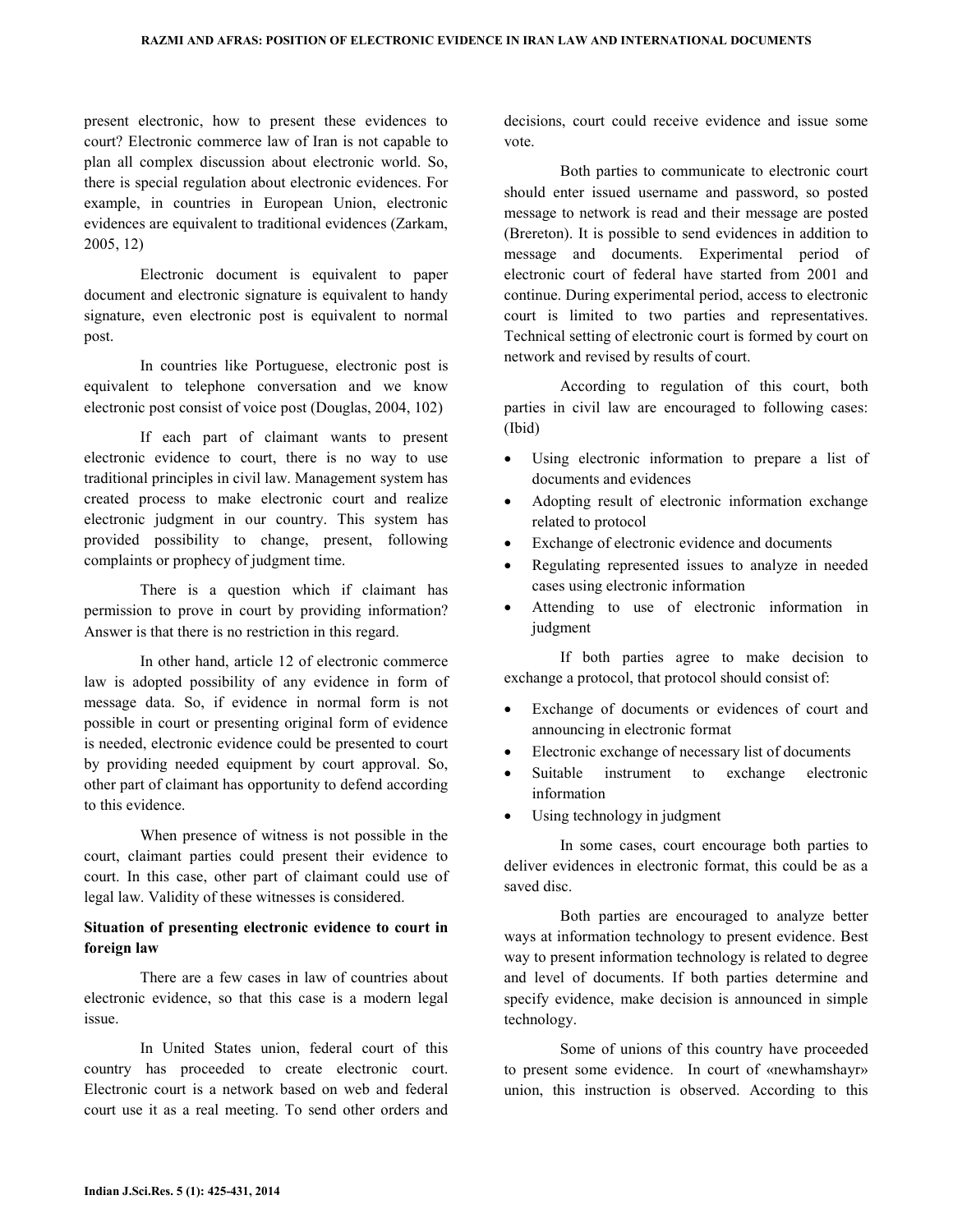instruction, if each of parties wants to present documents in electronic form should follow below situation:

Such request should be regulated in a written form,

Each written form should show below cases:

### Domain of evidence

 Method which electronic evidence is presented. So, some equipment like computers should be provided by court or claimants.

 Needed system should be surveyed. Installation way and using of system should be explained to court five days before representing. Also, value of discretionary of system and cause of electronic evidence should be explained.

 Methods which electronic evidence should be analyzed before receiving. This description shows:

1-if jury could receive electronic information and revise them?

2-if jury training is needed or skill level is sufficient to finish process?

 Also, suggested to apply a computer by complaint to present evidence and documents are saved on CD to apply by jury easily.

 If court provides needed equipment to present electronic evidence, complaints should sure about equipments during presenting electronic evidence process. If special software to evidence management is not needed, claimant and court should be informed (Ibid)

 Requested person is responsible to regard regulation and ceremony and also is responsible to present evidence to court.

 In some unions of this country like youta and California unions, there are some branches to present evidence to court. In these two unions, there are branches to present electronic evidences.

 In Australia, federal court of this country has proceeded to create an electronic court which is similar to united state union. Creating branches to manage cases is done before judgment. These courts could receive request, evidences of parties (Rochwood)

 International institute have been established to organize process of gathering evidences. Some of international institute is international organization about

computer evidences which have been developed in 1993. Purpose of this organization is to assist in gathering computer evidence to present legally (Ibid)

 Also, in countries of European union, possibility of adopting electronic evidences is considered in court by holding some congress. Purpose of holding these congresses is to reveal court task to face electronic evidences. But main purpose is to reveal challenges in laws of countries and offering best way to achieve more guarantees and developing electronic evidences as a useful tool to prevent electronic crime. As result, this analyzes reveals that in European countries except England and Belgium, electronic evidences have not been intended. (Ibid)

# ELECTRONIC EVIDENCE OF CLAIMANT PROOF

## Electronic certificate

 One of evidences which could be realized in massage data format is written evidence (certificate). Article 12 Q.T.L of Iran use of certificate terms clearly. Electronic certificate should prove claims. When certificate is originated by computer tools, such certificate creates those documents. So, in order to use written evidence in computer or electronic system, other tools should be created to prove evidence.

#### Electronic witness

 Electronic witness could be presented to court in two forms: one form is recorded witness in electronic information instruments like CD or memory. Second form is presenting electronic witness. Presenting witness is in line. This kind of witness is based on equipment, so that witness could represent alive and voice, image and state is understood by judge and claimants.

There is a question that how is validity of this witness?

 Survey of Iran law revealed that physical presence of witness is necessary in the court. Presenting witness on line, if witness is not present in court but this relation is felt by claimants and judge

 Seems, this kind of witness is not considered as an evidence for judgment due to physical and traditional approach of civil law and its validity for judge is not a witness but is a document. We are able to present witness as voice or video communication when witness presence is not possible. Although this method is not better than